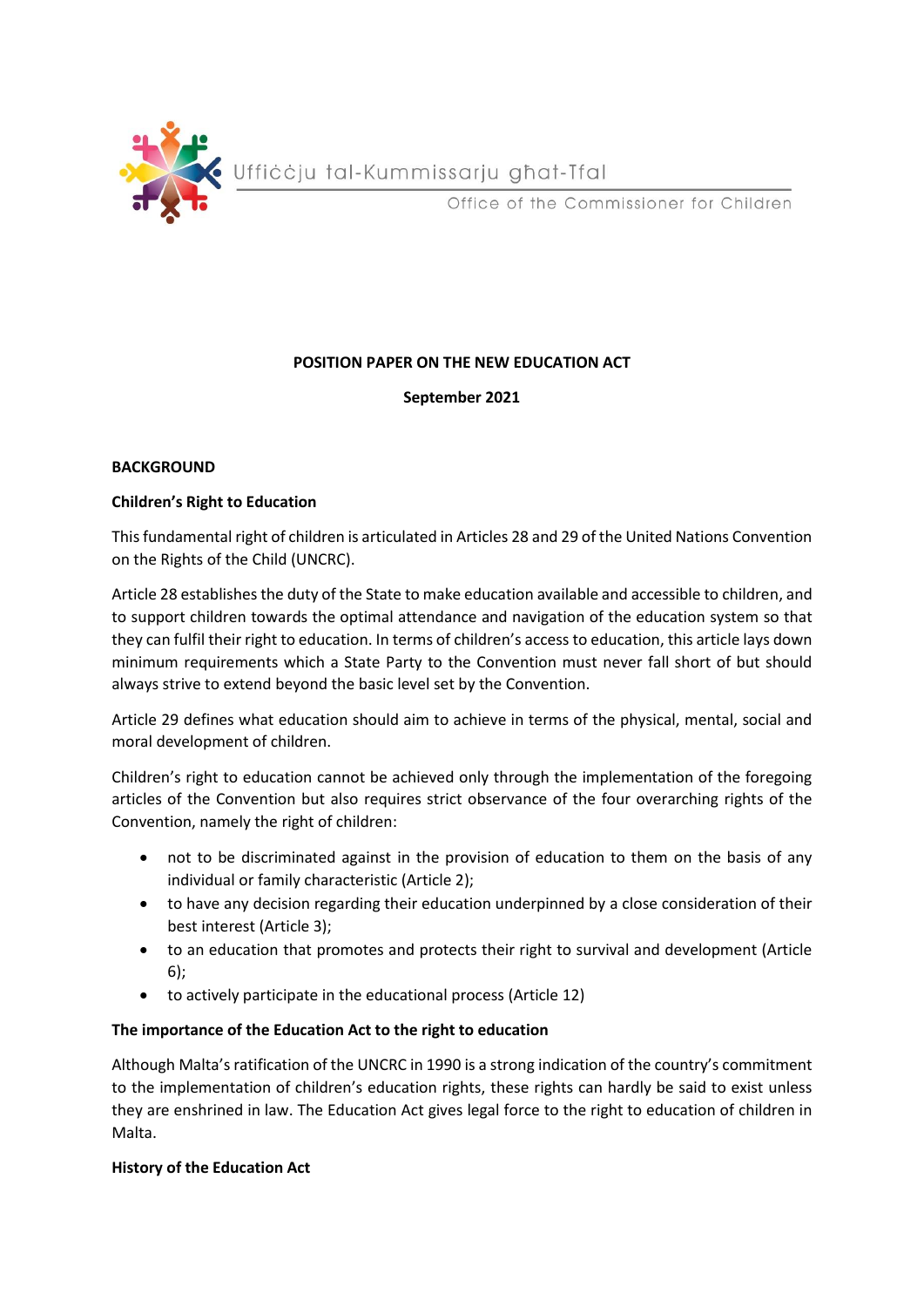First passed into law in 1988, two years before the ratification of the Convention, the Education Act underwent a number of amendments over the following years. After almost thirty years, the need was felt to update the Act to modern-day needs and realities. To this end, a public consultation started in 2014 and continued until a revised Education Act was first launched for public consultation in 2016 then presented in Parliament in 2018 in the form of three bills, namely the Education Bill, the Education Regulatory Bill and the Professions in Education Bill.

However, following strong opposition by the Malta Union of Teachers (MUT) to a number of provisions and amendments, the bills were withdrawn. Following changes to the bills, these went through the whole legislative process in 2019. The new Education Act is set to come into force in October 2021.

## **INTRODUCTION**

The Office of the Commissioner for Children participated in the consultation process in 2016 by submitting its feedback on the proposed bills. The present Position Paper deals only with those amendments that were made between the 2018 bills and the 2019 Act.

The question at the heart of this paper is whether and to what extent the amendments contained in the 2019 Act advance the implementation of the aforesaid thematic and overarching rights of the Convention further than was done by the amendments that were proposed in the 2018 bills. This paper questions the adequacy of the 2019 Act also in light of recent developments and debates that emerged after the Act's passage into law.

## **CRITICAL ANALYSIS OF THE 2019 EDUCATION ACT**

#### **1. Availability and accessibility of education**

Article 4(2)(d) of the 2019 Act obliges the State to guarantee the availability of early childhood education and care centres. This is a very positive provision considering the critical importance of early childhood education in the overall development of the child. However, the sub-article does not oblige the State to ensure that early childhood education and care centres are accessible to *all* children. This is important since issues of insufficient capacity and prohibitive costs could preclude access for some children, including those who stand most to benefit from these centres. Such an obligation would provide a legal basis for the policy change long called for by the office to extend free childcare to cover those most vulnerable and are at risk of poverty irrespective of occupational or educational status

It is positive that due registration and regular attendance of children at school is a new function of the Department of Education under the 2019 Act.

Article 9(h) of the 2019 Act establishes the duty of schools "to ensure the use of positive discipline". This is consonant with the second sub-article of Article 28 of the Convention, which calls for "school discipline to be administered in a manner consistent with the child's human dignity and in conformity with the Convention." It also complements the efforts being made at policy level to promote positive parenting.

With the aim of offering specialisation in particular subjects, the 2019 Act allows for the grouping of Colleges into clusters.

Regarding home education, the 2019 Act does not lay out specific criteria for considering applications for children to be educated at home. This makes it easier for more children who really need and stand to benefit from home education to access it. However, the fact that the conditions for the granting of home education require applicants to provide the same social environment and facilities as those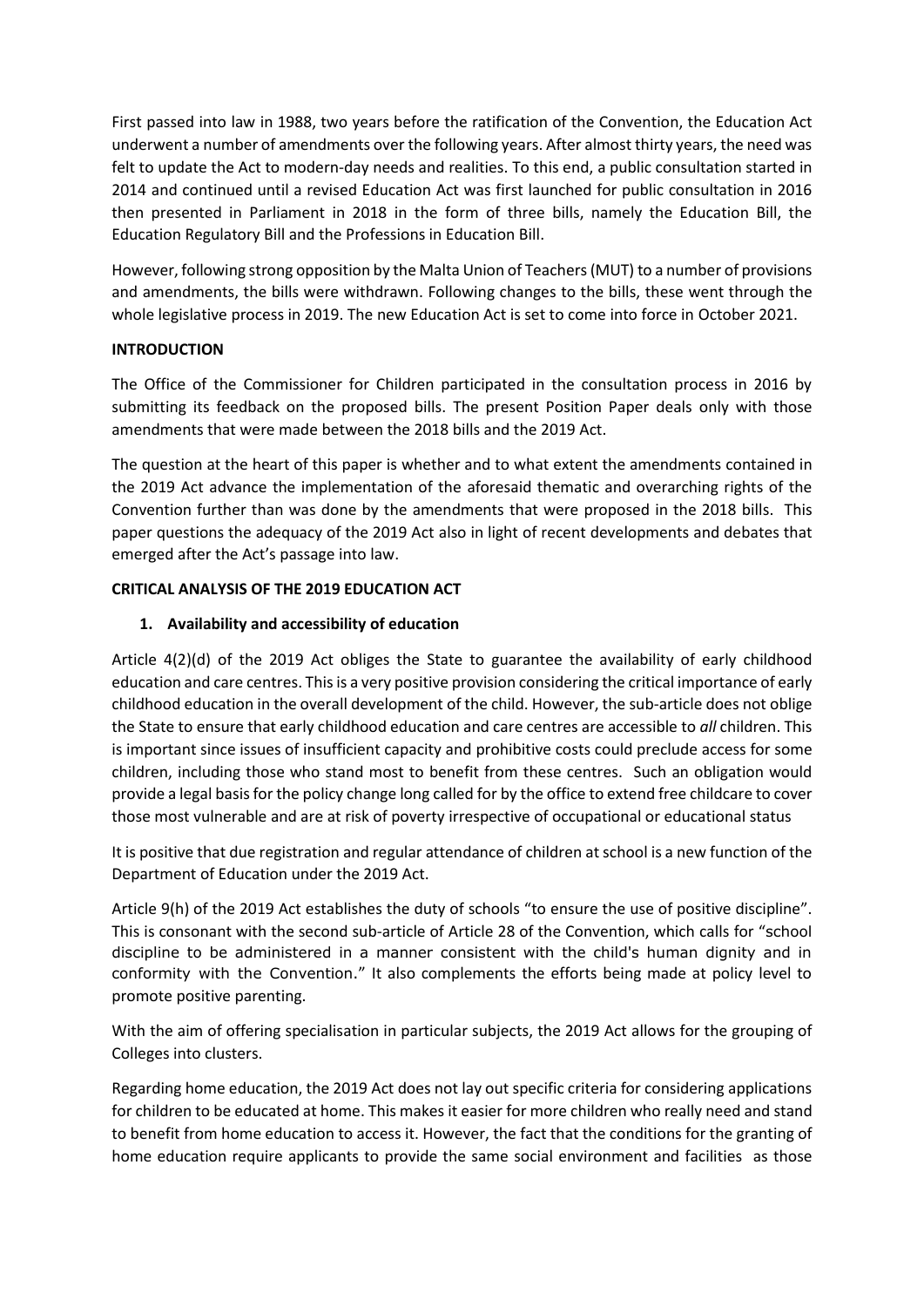found at school may be unsustainable and discourages parents from offering their children the education they deem fit for them.

In view of the severe disruption caused to children's education by the pandemic over the past year and a half, the Education Act should require that schools be closed only after a thorough and transparent assessment of the health risks to learners and educators and the impact of school closure on the overall well-being of children is conducted by the relevant authorities. The Act should also guarantee the adequate and timely provision and quality of an alternative programme of remote learning by requiring colleges and schools to have a preparedness plan for emergency learning which they are ready to action immediately in the event of public emergencies such as a pandemic.

# **2. Aims and objectives of education**

The Office welcomes Article 16 sub-article 2, which gives the Department responsible for regulation in education operational independence and autonomy. It is hoped that this will strengthen the monitoring and implementation of national educational legislation and policy in all schools, be they State, Church or independent schools.

**3.** The quality of education, that is its proven ability to drive the holistic development of children, should be the main parameter in considering whether the compulsory schooling age should be amended, as has been recently discussed following a proposal by the Chamber of Commerce to raise the age to 18 years. While such a move is good in principle as it keeps children in education, in practice it needs to be accompanied if not preceded by ongoing and renewed efforts to enhance the educational experience and outcomes of those children who complete secondary education without having sufficiently acquired the skillsthey would need to successfully pursue post-secondary education. Extending the time children spend in compulsory schooling is no guarantee of greater educational success. **Non-discrimination**

Article 3 of the 2019 Act goes beyond the extension of the right of access to education to all citizens of Malta who are of a compulsory school age that is found in the corresponding article of the 2018 bill by extending this right to a significantly wider cohort comprising all compulsory school age children who reside in Malta.

## **4. Best interest of the child**

Article 6(g) of the 2019 Act establishes the duty of parents "to adhere to policies issued by the Division, the College and the school". At the same time, Article 8(1) obliges the Board on Educational Matters to ensure that in all its decisions, "due regard is given to the principles established in article 4(1)(a).", namely that the child's education is "based on the values of democracy, inclusion, diversity, active citizenship, critical thinking, responsible behaviour and ethical conduct". These two newly included sub-articles or parts thereof are conducive to a better consideration of the best interest of the child.

It is positive that the 2019 Act provides detail as to how the Board on Educational Matters should be composed in terms of its expertise, namely that it "shall include a parent representative, an educator, a professional from the psycho-social field and an expert in the specific field of inclusive education.". A children's rights perspective should somehow be mainstreamed into the composition of the Board. This can be achieved through requiring the Minister to seek the agreement not only of the Commission for the Rights of Persons with Disability before constituting the Board, but also that of the Commissioner for Children.